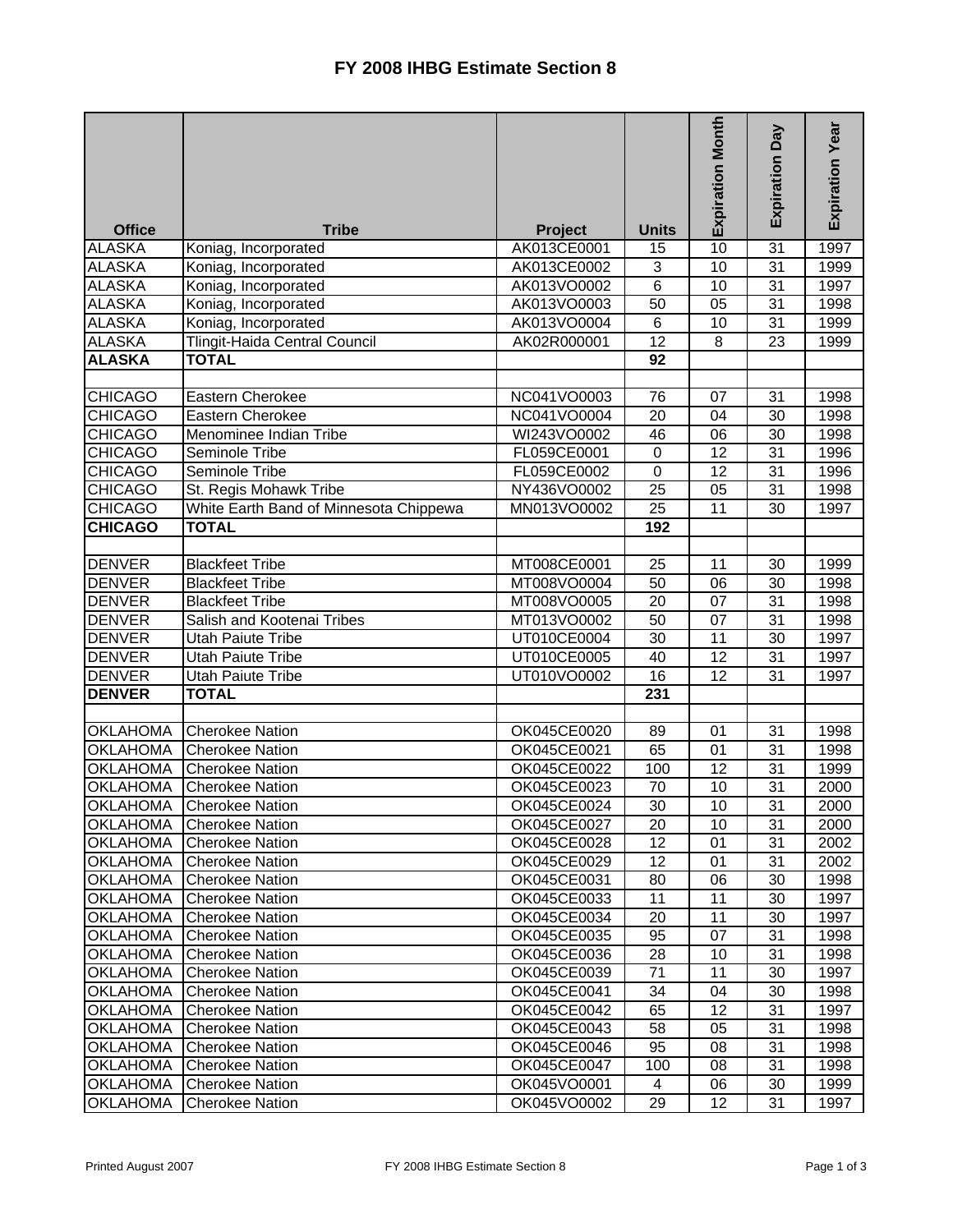|                 |                        |                |                         | <b>Expiration Month</b> | <b>Day</b><br>Expiration | <b>Expiration Year</b> |
|-----------------|------------------------|----------------|-------------------------|-------------------------|--------------------------|------------------------|
|                 |                        |                |                         |                         |                          |                        |
| <b>Office</b>   | <b>Tribe</b>           | <b>Project</b> | <b>Units</b>            |                         |                          |                        |
| <b>OKLAHOMA</b> | <b>Cherokee Nation</b> | OK045VO0003    | 11                      | 12                      | 31                       | 1997                   |
| <b>OKLAHOMA</b> | <b>Cherokee Nation</b> | OK045VO0004    | 6                       | 08                      | 31                       | 1998                   |
| <b>OKLAHOMA</b> | <b>Cherokee Nation</b> | OK045VO0005    | 37                      | 03                      | 31                       | 1998                   |
| <b>OKLAHOMA</b> | <b>Cherokee Nation</b> | OK045VO0005    | $\overline{9}$          | 08                      | 31                       | 1998                   |
| <b>OKLAHOMA</b> | <b>Cherokee Nation</b> | OK045VO0006    | 35                      | 09                      | 30                       | 2000                   |
| <b>OKLAHOMA</b> | <b>Cherokee Nation</b> | OK045VO0007    | 35                      | 08                      | 31                       | 1998                   |
| <b>OKLAHOMA</b> | <b>Cherokee Nation</b> | OK045VO0007    | 42                      | 09                      | 30                       | 2000                   |
| <b>OKLAHOMA</b> | <b>Cherokee Nation</b> | OK045VO0009    | 6                       | 11                      | 30                       | 1997                   |
| <b>OKLAHOMA</b> | <b>Cherokee Nation</b> | OK045VO0010    | 6                       | 11                      | 30                       | 1997                   |
| <b>OKLAHOMA</b> | <b>Cherokee Nation</b> | OK045VO0011    | 48                      | 06                      | 30                       | 1998                   |
| <b>OKLAHOMA</b> | <b>Cherokee Nation</b> | OK045VO0012    | 14                      | 10                      | 31                       | 1998                   |
| <b>OKLAHOMA</b> | <b>Cherokee Nation</b> | OK045VO0013    | $\overline{5}$          | 10                      | 31                       | 1998                   |
| <b>OKLAHOMA</b> | <b>Cherokee Nation</b> | OK045VO0014    | 46                      | $\overline{12}$         | 31                       | 1999                   |
| <b>OKLAHOMA</b> | <b>Cherokee Nation</b> | OK045VO0015    | 10                      | $\overline{12}$         | 31                       | 1999                   |
| <b>OKLAHOMA</b> | <b>Cherokee Nation</b> | OK045VO0016    | 13                      | $\overline{12}$         | 31                       | 1999                   |
| <b>OKLAHOMA</b> | <b>Cherokee Nation</b> | OK045VO0018    | 30                      | 08                      | 31                       | 1998                   |
| <b>OKLAHOMA</b> | <b>Cherokee Nation</b> | OK045VO0048    | 30                      | 10                      | 31                       | 1998                   |
| <b>OKLAHOMA</b> | Chickasaw              | OK047CE0021    | 12                      | 01                      | 31                       | 2002                   |
| <b>OKLAHOMA</b> | Chickasaw              | OK047CE0022    | 12                      | 01                      | 31                       | 2002                   |
| <b>OKLAHOMA</b> | Chickasaw              | OK047CE0023    | 21                      | 01                      | 31                       | 2003                   |
| <b>OKLAHOMA</b> | Chickasaw              | OK047CE0026    | 20                      | 12                      | 31                       | 1997                   |
| <b>OKLAHOMA</b> | Chickasaw              | OK047CE0031    | 5                       | 11                      | 30                       | 1997                   |
| <b>OKLAHOMA</b> | Chickasaw              | OK047CE0033    | 82                      | 10                      | 31                       | 1997                   |
| <b>OKLAHOMA</b> | Chickasaw              | OK047CE0034    | 48                      | 06                      | 30                       | 1998                   |
| <b>OKLAHOMA</b> | Chickasaw              | OK047CE0035    | 129                     | 08                      | 31                       | 1998                   |
| <b>OKLAHOMA</b> | Chickasaw              | OK047CE0036    | 15                      | 08                      | 31                       | 1998                   |
| <b>OKLAHOMA</b> | Chickasaw              | OK047CE0037    | 40                      | 12                      | 31                       | 1997                   |
| <b>OKLAHOMA</b> | Chickasaw              | OK047CE0039    | $\overline{\mathbf{4}}$ | 08                      | 31                       | 1998                   |
| <b>OKLAHOMA</b> | Chickasaw              | OK047VO0008    | $\overline{7}$          | 12                      | 31                       | 1997                   |
| <b>OKLAHOMA</b> | Chickasaw              | OK047VO0009    | 7                       | 12                      | 31                       | 1997                   |
| <b>OKLAHOMA</b> | Chickasaw              | OK047VO0010    | 6                       | 12                      | 31                       | 1997                   |
| <b>OKLAHOMA</b> | Chickasaw              | OK047VO0011    | 20                      | 02                      | 28                       | 1998                   |
| <b>OKLAHOMA</b> | Chickasaw              | OK047VO0012    | 5                       | 11                      | 30                       | 1997                   |
| <b>OKLAHOMA</b> | Chickasaw              | OK047VO0013    | 4                       | 11                      | 30                       | 1997                   |
| <b>OKLAHOMA</b> | Chickasaw              | OK047VO0014    | 4                       | 11                      | 30                       | 1997                   |
| <b>OKLAHOMA</b> | Chickasaw              | OK047VO0015    | 3                       | 11                      | 30                       | 1997                   |
| <b>OKLAHOMA</b> | Chickasaw              | OK047VO0016    | 5                       | 11                      | 30                       | 1997                   |
| <b>OKLAHOMA</b> | Chickasaw              | OK047VO0017    | 63                      | 06                      | 30                       | 1998                   |
| <b>OKLAHOMA</b> | Chickasaw              | OK047VO0018    | 60                      | 06                      | 30                       | 1998                   |
| <b>OKLAHOMA</b> | <b>Choctaw Nation</b>  | OK049CE0006    | 25                      | 08                      | 31                       | 1998                   |
| <b>OKLAHOMA</b> | <b>Choctaw Nation</b>  | OK049CE0009    | 14                      | 02                      | 28                       | 2002                   |
| <b>OKLAHOMA</b> | <b>Choctaw Nation</b>  | OK049CE0010    | 10                      | 02                      | 28                       | 2002                   |
| <b>OKLAHOMA</b> | <b>Choctaw Nation</b>  | OK049CE0011    | 96                      | 11                      | 30                       | 1997                   |
| <b>OKLAHOMA</b> | <b>Choctaw Nation</b>  | OK049CE0012    | 168                     | 09                      | 30                       | 1998                   |
| <b>OKLAHOMA</b> | <b>Choctaw Nation</b>  | OK049V00010    | 61                      | 06                      | 30                       | 1998                   |
| <b>OKLAHOMA</b> | <b>Choctaw Nation</b>  | OK049VO0006    | 10                      | 11                      | 30                       | 1997                   |
| <b>OKLAHOMA</b> | <b>Choctaw Nation</b>  | OK049VO0007    | 20                      | 11                      | 30                       | 1997                   |